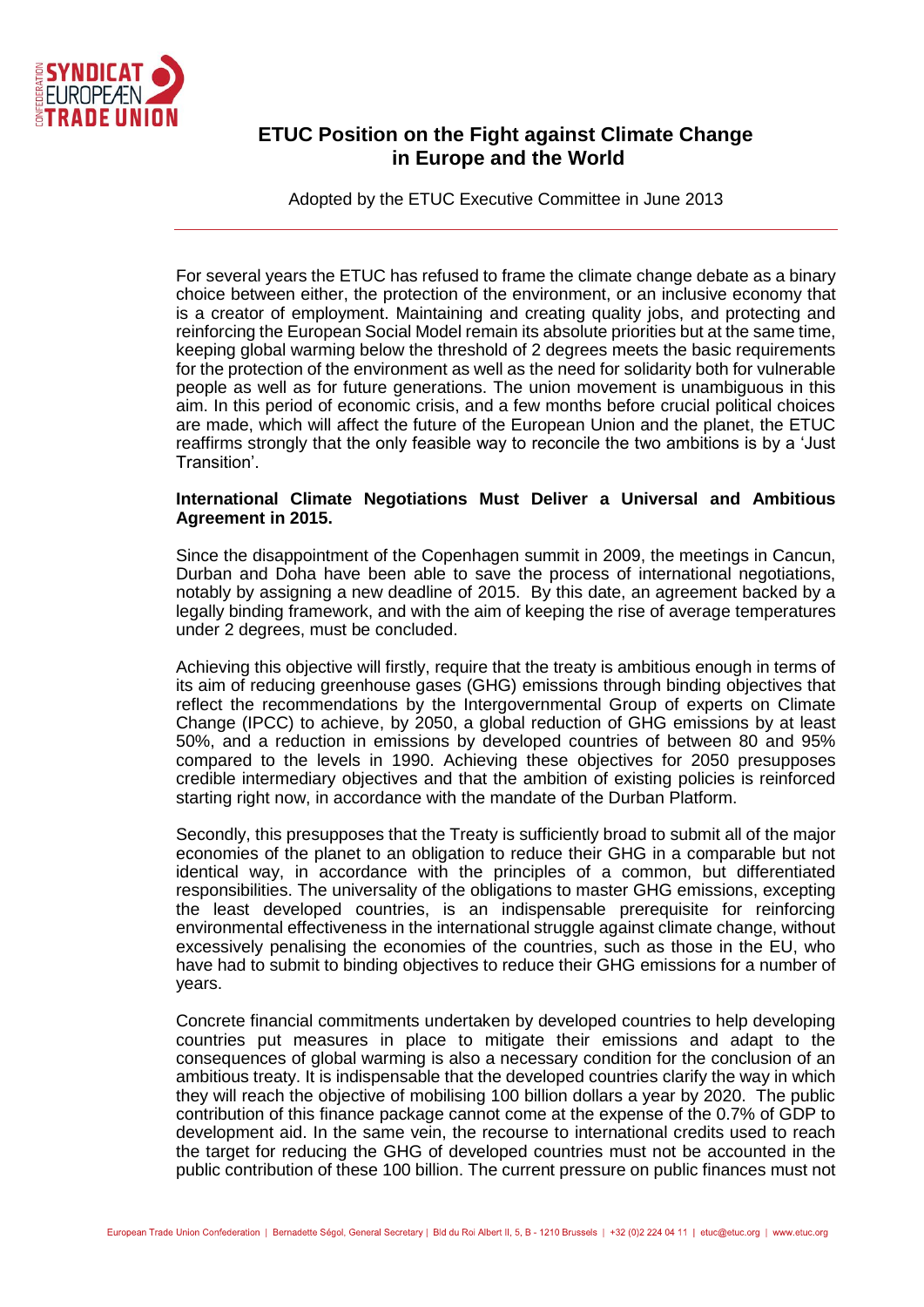serve as a pretext for inaction, but on the contrary, serve as a spur to put in place complementary financial instruments, like for example, the financial transaction tax, a carbon tax or a revision of subsidies which negatively affect the environment such as those for fossil fuels.

Following decisions taken since Copenhagen, finance from the private sector will contribute to the fight against climate change in developing countries. This contribution necessitates the imposition of strong safeguards. The creation of 'enabling environments' for investment in developing countries must not lead to all-out privatisation of their public services, nor favour the increasing commodification of essential resources such as water, forests or arable land. These financial flows should not be accounted for in a way that will release the developed countries from their commitments. It should be based on a transparent reporting system that is distinct from those used for public finances.

The Green Climate Fund must contribute to this mobilisation and it is urgent that its means of financing be made concrete to create one of the main instruments for the struggle against climate change in the developing world. In addition, access of civil society organisations to the decision-making process is indispensable for it to be democratic.

The notion of 'Just Transition' is now an integral part of international climate negotiations. The ETUC sees here an opportunity to develop an international framework to anticipate and manage the impacts that the reduction of greenhouse gas emissions will have on the labour market and in society. The ETUC calls for more intensive work to be carried out on this theme starting with the UNFCCC and ILO.

The 19th Conference of the Parties at the UNFCCC will take place in Warsaw, Poland. The ETUC hopes that this conference will, on the one hand, be an occasion to draw more attention to the social dimension of de-carbonisation, and on the other hand, be the moment for the European Union to show leadership in the fight against climate change.

### **For an Ambitious and Socially Just Climate Policy in Europe!**

Since the negotiations, which preceded the adoption of the UNFCCC in 1992, Europe has played a frontline role in climate change politics. First of all, in accepting binding objectives within the framework of the Kyoto Protocol and subsequently, in adopting a series of measures aimed at reducing emissions. The European Emissions Trading System (ETS), the Directives related to renewable energies and energy efficiency, and the Effort Sharing Decision for 2020, constitute the main elements of a political and regulatory framework also associated with the Regulation on fluorinated gases, the Ecodesign Directive, or even the Regulation regarding emission standards for passenger cars. If these aim to initiate a dynamic towards de-carbonising Europe, they are not sufficient for achieving the 2050 objectives, and they are also not free of adverse effects and have not sufficiently integrated the elements for a 'Just Transition'.

### **The European Emissions Trading System (ETS)**

The ETS is one of the leading instruments of the European framework for the fight against climate change. However, the way in which the system has functioned since its inception raises several questions, notably the extremely weak price of carbon per tonne. Furthermore it has encouraged financial speculation and generated unacceptable windfalls. It has also allowed international credits to be purchased from projects whose environmental benefits remain doubtful. Its impact on GHG emissions in the sectors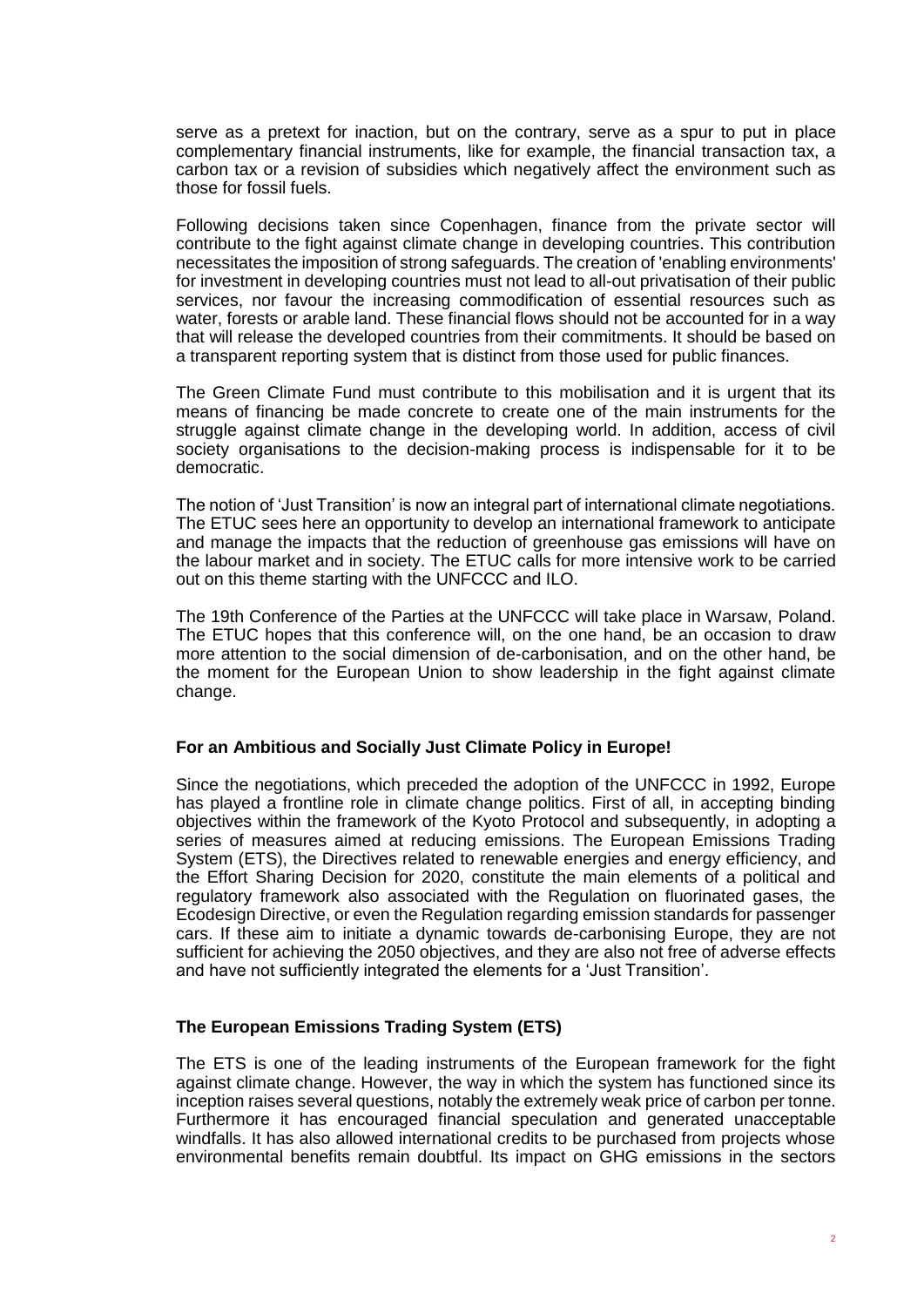involved also remains uncertain. Finally, it has not been able to give an impetus to the transition of European industry towards a low-carbon economy, notably because it did not trigger the amount of investment that is needed.

The ETS however, offers a certain number of advantages such as that of providing a single regulatory framework for the whole of European industry and energy production, which appears preferable to a juxtaposition of different national systems which would engender environmental dumping within the EU.

The crisis has led to the development of important criticisms regarding the impact of the ETS on the European economy and the 'competitiveness' of its industry. The direct impact of the ETS on production costs in Europe is very limited, except in very specific sectors whose situation should be taken more into account. The extent of surplus emission quotas, the possibility of recourse to very cheap international credits as well as the maintenance of free allocation for industrial sectors considered to be most at risk from carbon leakage, has mitigated the direct impact of the ETS on production costs considerably. The indirect impact of the ETS has been on the cost of electricity. The ETUC notes that electricity costs are a significant component of production costs, but they are the result of many complex factors, including the cost of raw materials, taxation schemes and distribution costs. Directive 2009/29/EC foresees in Article 10bis para 6 a mechanism whereby Member States may take financial measures to help sectors that could be exposed to the risk of carbon leakage due to rising electricity prices induced by the ETS. Consequently, making this policy responsible for the lack of competiveness appears unfounded and weakening or dismantling it will not resolve the structural problems of European industry. These problems require ambitious European industrial and energy policies based on investment and support for technological innovation.

The ETS remains for the moment, the centerpiece of the European framework for the fight against climate change and the ETUC considers it of utmost urgency that the system which is imperfect, but can be improved, needs to be fundamentally reformed.

The reform of the ETS should strike a good balance between achieving the necessary transition towards low carbon industry and energy production in Europe and the need to maintain and develop its industrial activities.

With this objective in mind, and with a view to better integrating the ETS into a European strategy for a 'Just Transition', the ETUC requests that the following elements are integrated into its reform:

- An adequate price signal must create the impetus for investment in order to accelerate the 'low carbon modernisation' of European industry, without at the same time threatening the sectors most at risk from carbon leakage.
- Revenues generated by the auctioning of emission quotas should in part support low- carbon industrial innovation and the anticipation of change for workers affected by the de-carbonisation of the European economy by extensive training and requalification programmes.
- A mechanism of 'carbon insurance' to link the allocated quotas to support for maintaining manufacturing. The quotas distributed to a company that then closes down, or significantly restructures a production site, must be reallocated for the benefit of the workers concerned, in addition to the already existing instruments to address company restructuring.

The ETS must not lead to a situation whereby firstly, industrial plants are relocated to less efficient sites on grounds of protection of the environment and secondly, then have those regions export their manufactured products back to Europe. Such a set-up would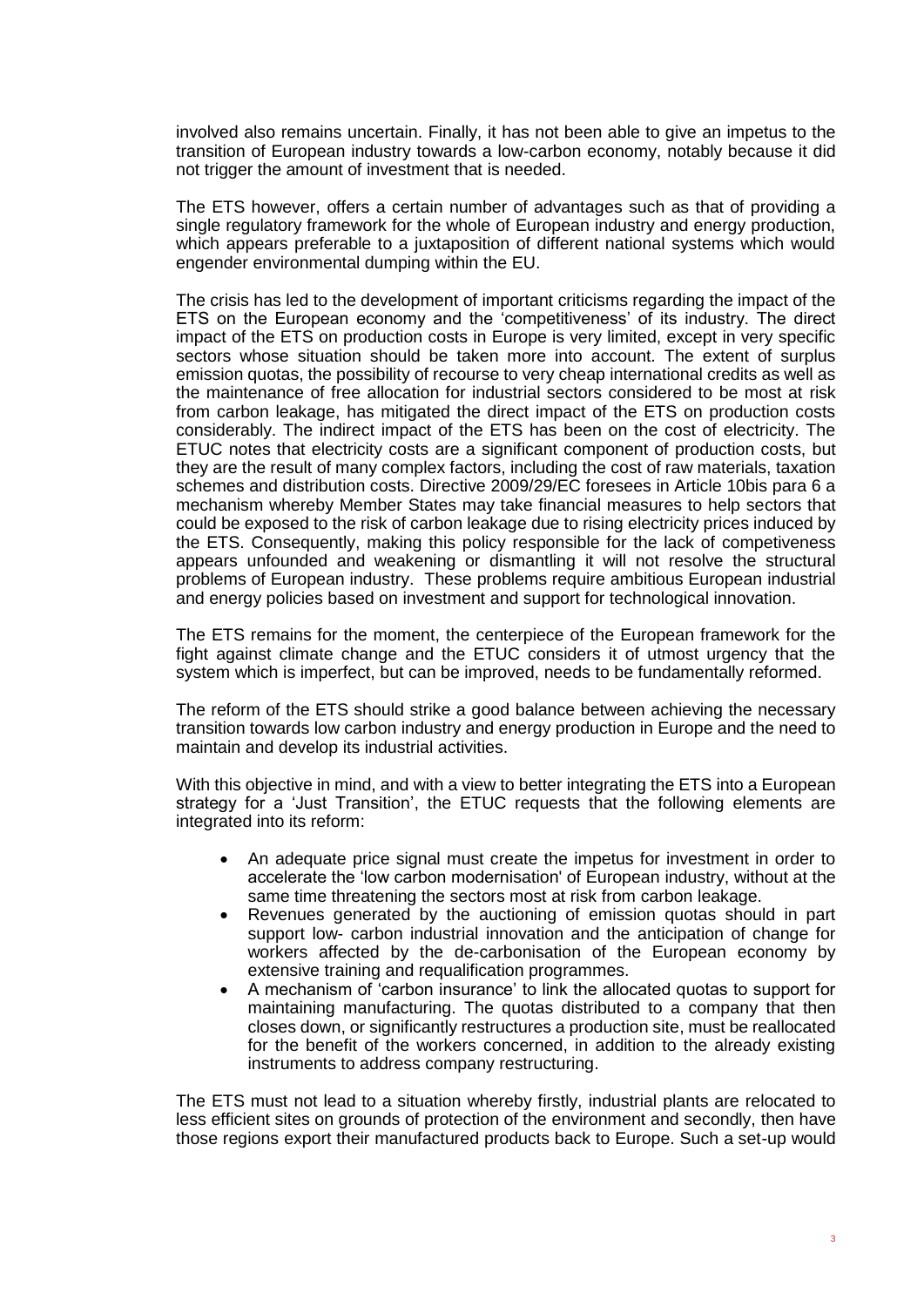be inefficient for reducing global GHG emissions and detrimental to supporting industrial employment in Europe. The following measures should help avoid such a scenario.

The list of sectors or sub-sectors exposed to significant risk of carbon leakage should preserve energy-intensive industries that are in competition with regions in the world where industry is not subject to comparable restrictions. The revision of the composition of the list should be based on a transparent and solid methodology and also take into account the development of the carbon price on the European market, and reserve this mechanism for sectors and sub-sectors where there is actual proof of a risk of carbon leakage.

In the long term the EU cannot support an ETS compatible with the aims of 2050 without an international agreement which would impose a similar carbon restriction on all the planet's economies. In addition to efforts deployed within the context of UNFCCC, the ambition to build an international framework to fight climate change, must be at the heart of the European position in international trade negotiations, whether bi-or multilateral.

A mechanism for carbon traceability should help reveal the carbon footprint of products imported into the EU. This mechanism would reveal the 'carbon content' of products put on the market and could serve as a basis for a border adjustment mechanism as a last resort.

The use of international credits in the ETS must be limited quantitatively as much as qualitatively. The recourse to international credits can only be a complement to the effort to reduce emissions which must principally be achieved domestically. Furthermore, in accordance with previous ETUC resolutions adopted on this subject, the projects used must respect the fundamental conventions of the ILO as well as Conventions 155 (Workers' Health & Safety) and 169 (indigenous people and tribes). They should also bring real benefits for the sustainable development of the poorest countries, and include the social dimension.

#### **The Effort Sharing Decision (ESD) and the 2030 Framework**

The ESD (Decision 406/2009/EC) covers more than 50% of GHG emissions in the EU and impacts such crucial sectors as transport, waste and construction. Seeing the contribution of these sectors towards EU emissions, the Decision must be reinforced and extended to form an integral part of the European effort to reduce GHG emissions by 2030. The ambitious national objectives for 2030 will allow significant investments to be released (in particular, for transport infrastructure) and create a large number of jobs (notably in building renovation). It should be stressed that increasing the ambition to reduce emissions in these sectors would mean the energy-intensive industries, which are sometimes exposed to fierce international competition, would not be made to shoulder most of the burden.

Within the framework of the revision of the ESD, the restrictions on the use of international credits in the ETS should be equally applicable here, making it clear that these international credits may only be a complement to ambitious domestic policies.

The partition of the burden between the Member States must take the differences between Member States into consideration taking note of their capacity for action (level of wealth, geographical constraints etc.).

The European Climate Policy framework for 2030 should also foresee a reinforcement of two indispensable Directives if we are to achieve GHG reductions by 2050: the Directive on renewable energy (Directive 2009/28/EC) and on energy efficiency